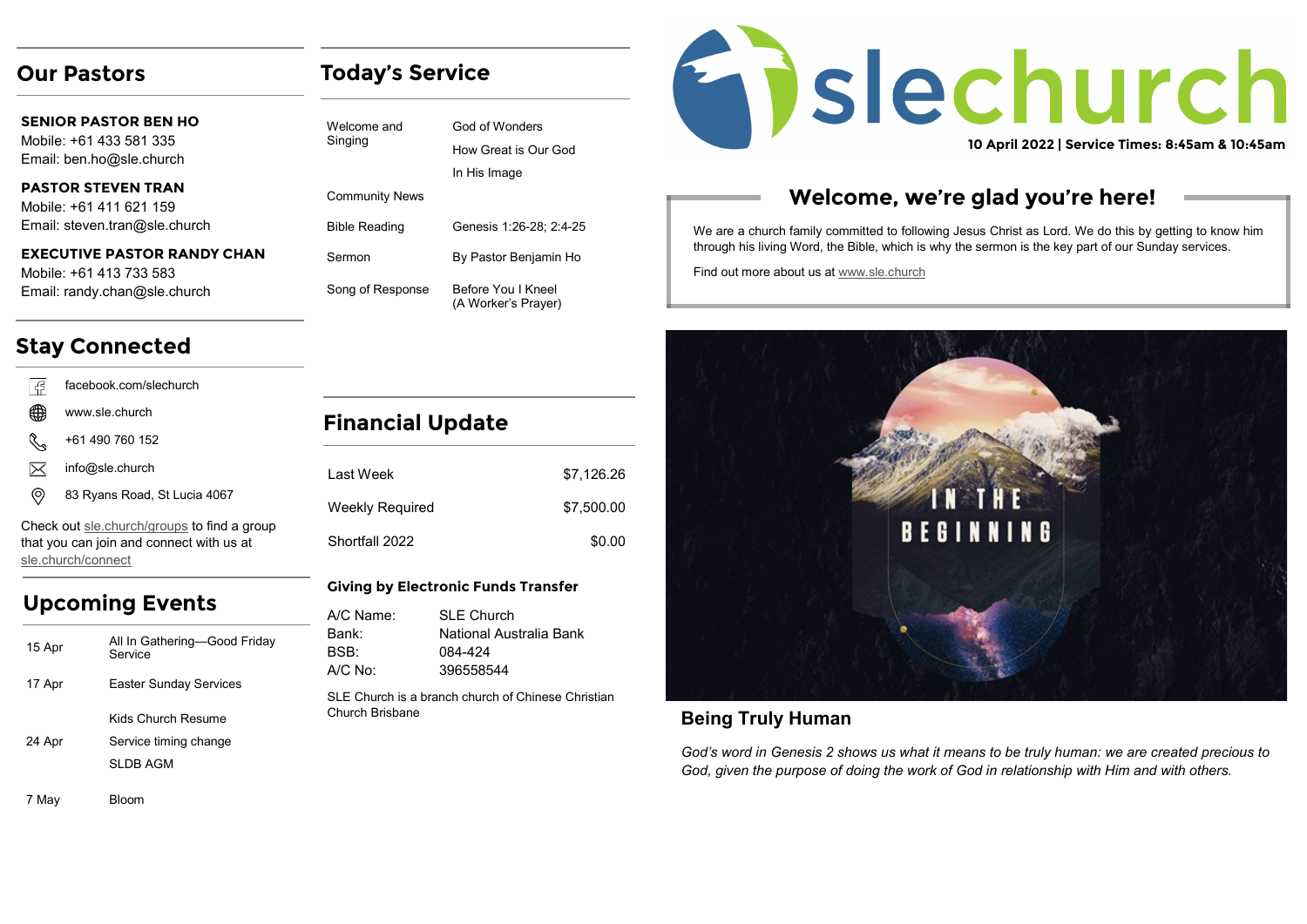## **Prayer Points**

#### **PRAISE GOD, OUR CREATOR AND**

**REDEEMER.** Praise God that He is the one true, living, and powerful God—who made all things with the power of His words alone, whose Son upholds all things by the power of His will, and who made all things good. Praise God that He has made us in His own image, to have dominion and govern the world to His glory, and to uniquely express His characteristics in this world. Pray that we would worship no other God aside from the One true God of the Bible.

#### **PRAISE GOD FOR MAKING US—**

made in His image, for relationship with each other and in relationship with Him. Praise God that though the 'image of God' is broken because of sin, that Jesus has come to restore and reconcile us. Pray that we would live out how God has created us, through our specific gender roles, to His glory.

#### **CONTINUE TO PRAY FOR THE WAR IN**

**UKRAINE.** Pray that as the weeks march on that the world would continue to find ways to pressure Russia into negotiating for peace. Pray for a swift end to the war, for fewer casualties 9both soldiers and civilian), and pray that justice would be served. Praise God that He noted all that has taken place and will ensure justice on that final Day.

**PRAY FOR AUSTRALIA'S UPCOMING FEDERAL ELECTION.** Pray that leaders would be appointed who govern wisely and well for all citizens. Pray for leaders who understand the complexity of governing for a multi-cultural and multi-religious society. Pray for wisdom to be granted to our leaders to ensure our free exercise of rights and liberties, and especially that they govern well so that we may lead peaceful and quiet lives (cf 1 Timothy 2:2).

## **Community News**

#### **CHANGES TO SUNDAY SERVICE TIMINGS, LOCATIONS AND KIDS CHURCH PROGRAM**

Starting 24 April 2022, please note changes in Sunday service times and locations:

- First service is now at 9am, North hall.  $\bullet$
- Second service is now at 11am, South  $\bullet$ hall.

Due to resource constraints, Kids church will only be operating during the first service timing of 9am. There will no longer be Kids church for second service. This change will also take place on 24 April 2022. As per usual practice, event registration for Sunday services and Kids church is required through the Eventbrite app, or sle.church/eb.

#### **"GOD'S GOOD DESIGN FOR CHURCH" - 7 MAY, 1:30-4PM**

Our upcoming Bloom event will be the first of 3 sessions to look closely at our topic for this year. You might think it looks the same as 2021, but it's zooming in on a different aspect: how God has designed men and women to relate to each other, as the church is built up to maturity. Bloom is always a fabulous opportunity for women (18+) of all ages to gather around God's Word, as it's preached & discussed and prayed about.

Please RSVP ASAP so we can arrange small groups,

at **<https://sle.church/groups/bloom/>**

#### **GOOD FRIDAY ALL-IN GATHERING @ CSHS, 15 APRIL 9:30am**

The crowd gathered.

They gathered to hear Jesus preach and teach with authority. They gathered to see miracles and healings. They gathered to cheer and welcome Jesus as he entered the gates of Jerusalem.

And as crowds gathered to mock and jeer him as he was lead to the cross, they gathered to witness his death. Unrecorded in the Bible, but surely on the lips of those who were there, was probably this simple question: "Why?" Why would they crucify Jesus? Why would Jesus allow this?

This Good Friday we are gathering as one church to ask – and answer – those same questions.

**Date & Time:** 15 April, 9:30am

**Location:** Sports & Recreation Centre, Centenary State High School, 1 Moolanda Street, Jindalee

**Registration: [sle.church/eb](https://www.eventbrite.com.au/o/sle-church-17137096797)**

**Lunch Order Closes:** 

Monday 11 April, 12 Noon

**Includes:** Optional sports afternoon

#### **SLDB AGM | SUNDAY 24 APRIL, 4PM**

SLE members, please note the St Lucia District Branch AGM will be held on Sunday 24 April at 4pm via Zoom.

SLDB is the organisation which owns and manages the property that our two Churches use, and all members of HET and SLE are members of SLDB.

Members who are unable to attend in person are able to submit a proxy for another member of SLE to represent them.

Information has been emailed out. Please contact info@sle.church if you haven't received it.